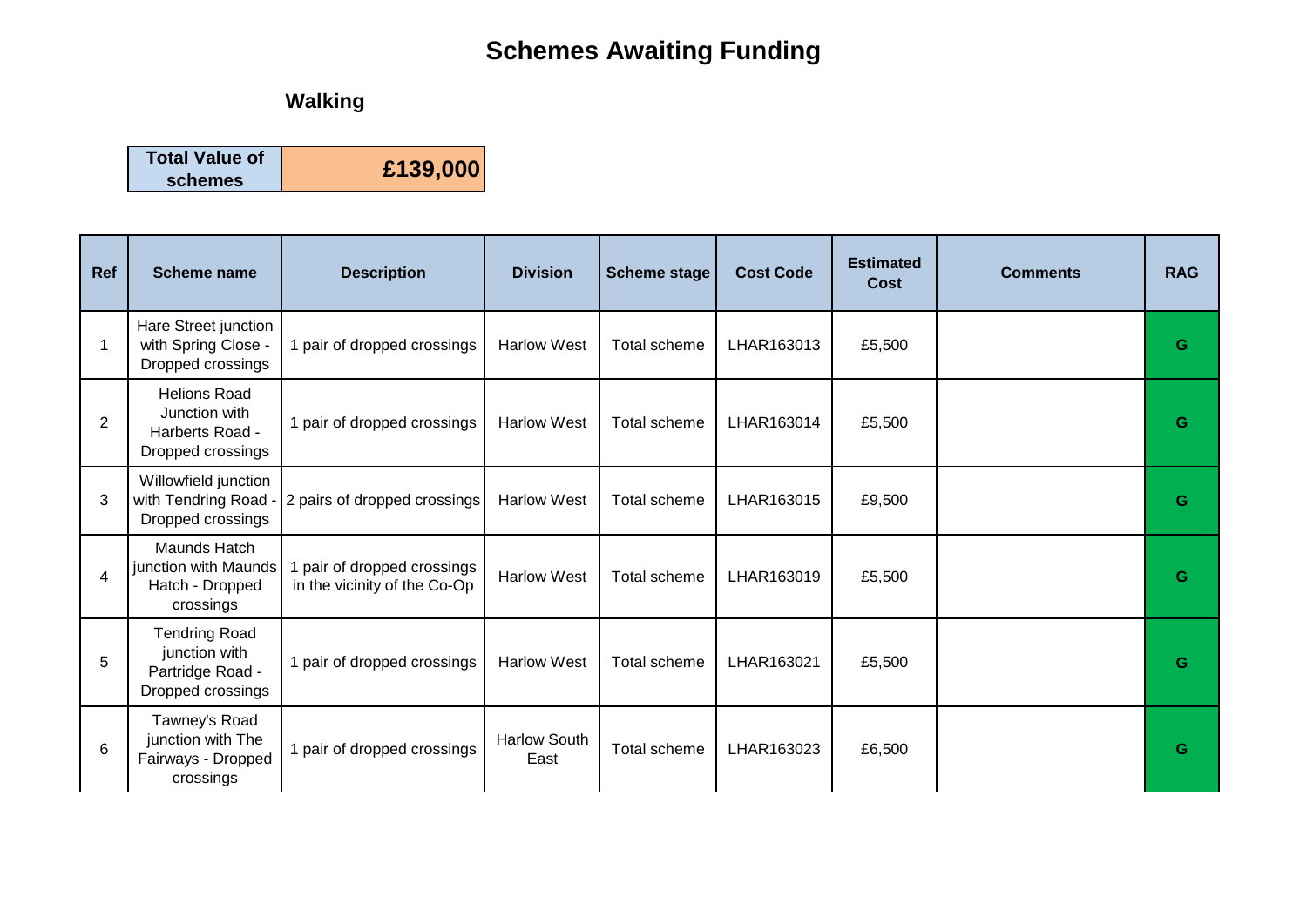## **Schemes Awaiting Funding**

| Ref            | <b>Scheme name</b>                                                               | <b>Description</b>                                                              | <b>Division</b>             | <b>Scheme stage</b> | <b>Cost Code</b> | <b>Estimated</b><br><b>Cost</b> | <b>Comments</b>                                                                                                                                                                                                                                                                                | <b>RAG</b> |
|----------------|----------------------------------------------------------------------------------|---------------------------------------------------------------------------------|-----------------------------|---------------------|------------------|---------------------------------|------------------------------------------------------------------------------------------------------------------------------------------------------------------------------------------------------------------------------------------------------------------------------------------------|------------|
| $\overline{7}$ | Waterhouse Moor -<br>Dropped crossings                                           | Request for 2 pairs of<br>dropped crossings down<br>Waterhouse Moor             | <b>Harlow South</b><br>East | Total scheme        | LHAR163026       | £11,000                         |                                                                                                                                                                                                                                                                                                | G          |
| 8              | Finchmoor - Dropped<br>crossings                                                 | Request for additional<br>dropped crossings down<br>Finchmoor                   | <b>Harlow West</b>          | Total scheme        | LHAR163028       | £30,000                         |                                                                                                                                                                                                                                                                                                | G          |
| 9              | Abercrombie Way<br>junction with<br>Woodcroft - Dropped<br>crossings             | 1 pair of dropped crossings                                                     | <b>Harlow West</b>          | Total scheme        | LHAR163029       | £11,000                         |                                                                                                                                                                                                                                                                                                | G          |
| 10             | <b>Entrance to Church</b><br>Gate School -<br>Dropped crossings                  | 1 pair of dropped crossings                                                     | <b>Harlow North</b>         | Total scheme        | LHAR163003       | £4,000                          |                                                                                                                                                                                                                                                                                                | G          |
| 11             | Miles Close junction<br>with Herbert's -<br>Dropped crossings                    | 1 pair of dropped crossings                                                     | <b>Harlow West</b>          | Total scheme        | LHAR163004       | £5,500                          |                                                                                                                                                                                                                                                                                                | G          |
| 12             | Shawbridge junction<br>next to sign for<br>houses 132-152 -<br>Dropped crossings | 1 pair of dropped crossings                                                     | <b>Harlow West</b>          | Total scheme        | LHAR163008       | £5,500                          |                                                                                                                                                                                                                                                                                                | G          |
| 13             | Little Parndon<br>School, Hodings<br>Road - Zebra<br>crossing                    | Investigations into possible<br>zebra crossing in the vicinity<br>of the school | <b>Harlow West</b>          | Validation          | LHAR203001       | <b>TBC</b>                      | The PV2 assessment has<br>now been completed with the<br>returned readings being<br>outside the required level to<br>qualify for a zebra crossing.<br>Cllr Souter has requested<br>that a CMA is progressed for<br>the Cabinet Member for<br>Highways to make a decision<br>outside of policy. | R          |